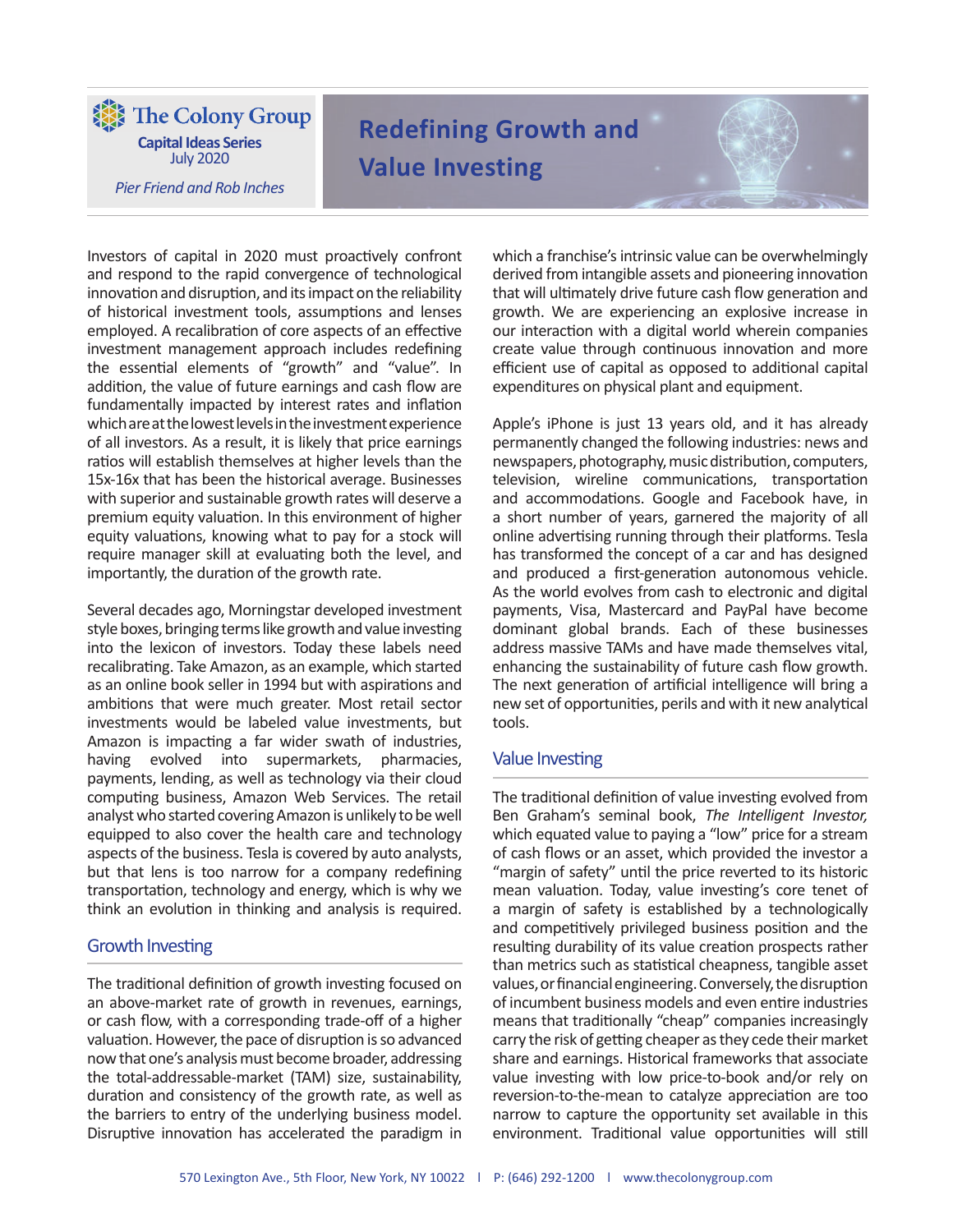arise as greed and fear swing markets from euphoria to panic and industries and companies suffer idiosyncratic dislocations. However, maximizing long-term wealth creation may require investors to deprioritize traditional "value" metrics and ensure their investment framework captures companies with robust trajectories towards becoming future leaders in their respective markets.

The average lifespan of an S&P 500 company has declined over the past 60 years from 50 to 17 years (Chart 1). Of course, some of this is due to M&A activity, but much of it is from bankruptcy and the expiration of old business models. Joseph Schumpeter's theory of "creative destruction" is alive and well. Witness what Amazon has done to traditional retailers, including the likes of recent bankruptcy filers such as: JCPenney, Sears, Neiman Marcus, J Crew and Pier 1 Imports. The era of capitalintensive "big box" stores has been radically altered by shopping from your couch for anything you want via Amazon, now the most dominant brand in retail.

#### **Chart 1:** Average Lifespan of an S&P 500 Company



## Evolving One's Moat

The New York Times (The Times) is a value investing success story, significantly outperforming peers and the broad market. In 2013, The Times management commissioned a study on the future of news and the results were grim. Subscribers were canceling newspaper subscriptions for web-based news and The Times, a premier brand, faced an existential crisis. The Times' management recognized they needed to embrace a digital transformation, that their moat had evaporated, and their barrier to entry was not distribution of a physical paper but rather the platform agnostic content they provided. As a result, The Times changed their compensation scheme, formatting,

started a paywall and five years ago reached 500,000 digital subscribers. Today that number is 10x higher, and the incremental margin on each additional subscriber is much higher than the newsprint model.

NextEra Energy is a utility, but unlike many peers their adaptation has been to embrace solar and wind farms. NextEra recognized the future would move toward renewable energy and that the cost curve for production would come down dramatically with technological improvements. While the last decade has been challenging for most utility company returns, NextEra has nearly doubled the return of the broad market and still trades at an attractive value of 12.6x cash flow.

#### **Evaporating Moats Leave Stranded Assets**

Eastman Kodak is a classic example of a once dominant business that failed to recognize or embrace change. Kodak invented digital photography but was so reliant on the sale of photographic film they ignored the critical disruption that was occurring in their own industry  $- a$ progression to digital, with or without them. The Apple iPhone ushered in the era of digital photography with a better platform, leaving Kodak to a quick demise.

Blockbuster Video also failed to evolve, most notably when chairman Jim Keyes said in December 2008 "Netflix is not on our radar screen in terms of competition." This naïve complacency proved catastrophic as Netflix revolutionized the delivery of video entertainment by transforming to digital distribution in 2010. Blockbuster filed for bankruptcy shortly thereafter and in the ten years since Netflix has increased its revenues 12x to over \$20 billion in annual sales.

The concept of "Peak Oil", coined by King Hubbert to describe the peak of oil production, has also fallen prey to technological disruption. A mere twelve years ago it was generally thought that the world was at, or near, peak oil supply. Now, it is more synonymous with a peak in oil demand as supply constraints have been rendered moot by technology and new sources of energy become cheaper via technological evolution. This raises longer term questions for the oil and gas industry as to whether its existing assets will eventually be stranded and rendered less valuable, if not worthless.

#### Where We Find Value Today

Kodak and Blockbuster capture the cautionary tale of a shrinking moat, a stranded asset and diminished value,